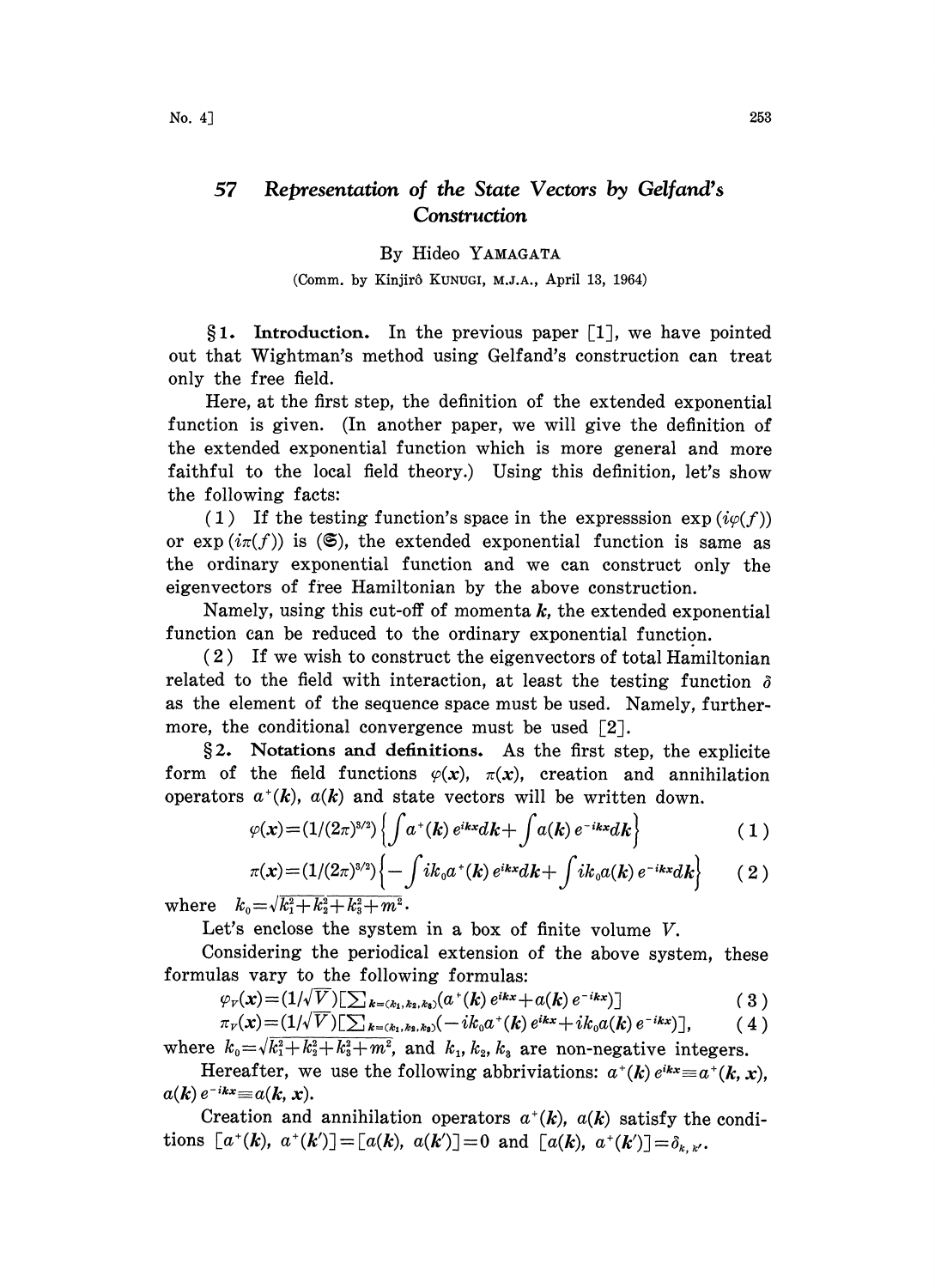Let's characterize the simultaneous eigenstate of the operators  $N_k = a^{\dagger}(k)a(k)$  for all k by non-negative integer valued function  $n(k)$ .

We denote this eigenstate with norm 1 by  $\psi(n(k))$ . So the creation and annihilation operators can be represented by the formulas  $a^{\dagger}(\widetilde{k})\psi(n(k))=\sqrt{n_{\widetilde{k}}+1}\psi(n'(k))$  and  $a(\widetilde{k})\psi(n(k))=\sqrt{n_{\widetilde{k}}}\psi(n''(k))$ , where  $\begin{array}{lll} \n\text{if} \quad k\neq \widetilde{k} \quad \text{and} & \text{n}''(k)=\begin{cases} \n\text{n}(k) & \text{for} \quad k\neq \widetilde{k} \n\end{cases} \n\end{array}$  $\lim_{n \to \infty} \frac{1}{n(k)+1}$  for  $k=\widetilde{k}$   $\qquad \qquad \lim_{n \to \infty} k=k.$ 

 $\psi(0(k))$  corresponds to the vacuum state. Here we show the definition of the extended exponential function which play the most important role in this paper.

Let  $a^h(k)$  denote the unbounded operator  $a(k)$  for  $h=0$  and  $a^h(k)$ for  $h=1$ .

Let  $b(a^h(k))$  denote the coefficient of  $a^h(k)$  in  $\varphi(f)$ .

**Definition.** We denote by  $\overline{\exp(i\varphi(f))}\psi(0(k))$  the sum of the following state vectors:

(1)  $\prod_{j=1}^{n} (b(a^{h_j}(k_j))a^{h_j}(k_j)dk_j(j)\psi(0(k))$  where  $h_j=0$  or 1.

 $(2)$   $(i)$  Let  $\sigma$  denote the set of all possible operators  $\prod_{i=1}^{\infty} [a^{k_i}(k_i)dk_i]$  such that the state  $\psi(n(k))$  can be constructed from  $\psi(0(k))$  by using the creation and annihilation operators in this infinite product.

(ii) Let  $\sigma_N$  denote the set of all operators  $\prod_{i=1}^N \{a^{k_i}(k_i)dk_i/j\}$  constructed from  $\prod_{j=1}^{\infty} \{a^{h_j}(\mathbf{k}_j) d\mathbf{k}_j / j\}$  in  $\sigma$ .

(iii) Let  $C(n(k), \prod_{j=1}^N \{a^h j(k_j)dk_j/j\})$  denote the complex number  $\prod_{j=1}^N \left\{b(a^k j(k_j))/j\right\} \left\| \prod_{j=1}^N a^k j(k_j) \psi(0(k)) \right\|.$  If  $C(n(k)) = \lim_{N \to \infty} C(n(k), \prod_{j=1}^N N_j)$  ${a<sup>h</sup>/(k<sub>i</sub>)dk<sub>i</sub>/j}$  is definite and non-zero, we say that the state  $C(n(k))$  $\psi(n(k))$  is also the component of the state  $\exp(i\varphi(f))\psi(0(k)).$ 

If  $\varphi(x)$  can be expressed by the formulas (3) and (4), then  $dk_i=1$ . Next, we show the correspondence between Von Neumann's direct product space and the space of state vectors  $\psi(n(k))$  [3].

We denote by  $\Re$  the set of all possible momenta k.

Von Neumann's direct product space is represented by  $\prod_{k\in\mathbb{R}}\otimes\mathfrak{H}_{k}$ . In this representation  $k$  corresponds to a momentum, the vacuum state  $\psi(0(k))$  corresponds to a  $\prod_{k\in\mathbb{R}}\otimes\varphi_{0k}$  ( $\varphi_{0k}\in\mathfrak{H}_k$ ,  $||\varphi_{0k}||=1$ ).

Von Neumann's direct product space can be decomposed in the incomplete direct product space:  $\prod_{k \in \mathbb{R}} \otimes \mathfrak{H}_k = \mathfrak{H}^0 \oplus \mathfrak{H}' \oplus \cdots$ 

The bases of  $\mathfrak{F}^0$  are written by  $\prod_{k\in\mathbb{R}}\otimes\varphi_{n(k),k}$ , where the nonnegative integer  $n(k)=0$  except for finite k.

These  $\mathfrak{D}^i$  have the following properties:

(i)  $\mathfrak{H}^i \perp \mathfrak{H}^j$  for  $1 \neq j$ ,

(ii)  $\mathfrak{D}^0$  contains the vacuum state  $\psi(0(k))$ .

Specially we denote by  $\mathfrak{H}_k^0$  the subspace of Von Neumann's direct product space whose bases are  $\{[a^*(k)]^n\psi(0(k))/\|\big[a^*(k)\big]^n\psi(0(k))\|;$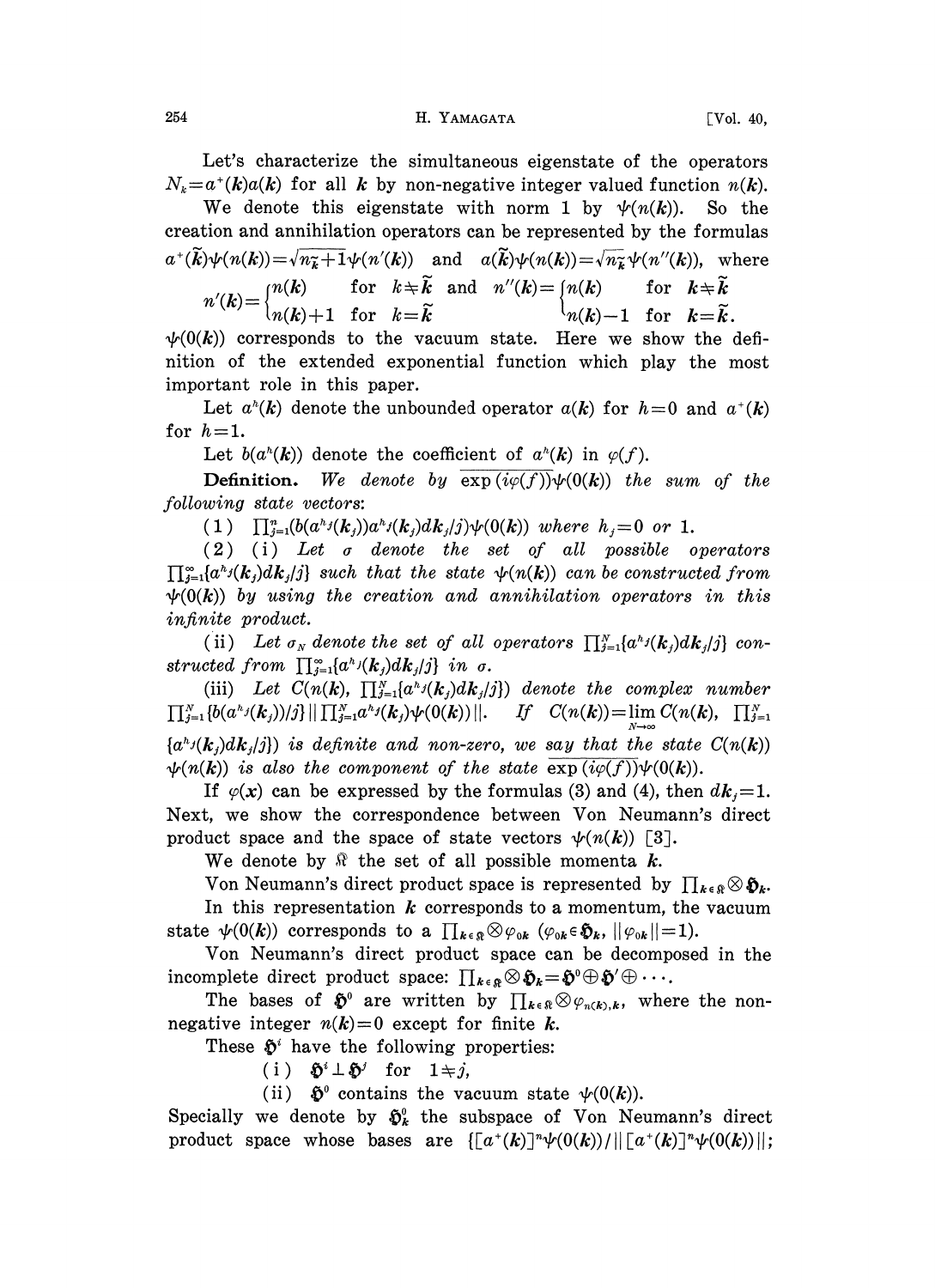$n=0, 1, \dots$ .

3. The effect of the cut.off.

**Example 1.** Let's choose the generalized function  $(2\pi^{3/2}\tilde{\sigma}^{-1}\tilde{\sigma})$  $\{(2\pi^{3/2}\tilde{\sigma}^{-1}\rho_{1/n}(x); n=1,2,\cdots\}$  as f, where  $\rho_{1/n}(x)$  is the function defined by L. Schwartz [5].

In this case,  $\exp i\varphi(f)\psi(0(k)) = \sum_{n=0}^{\infty} (1/n!) [i\{a(0)+a^+(0)\}]^n\psi(0(k)).$ By the same way,  $\exp it\varphi(f)\psi(0(k)) = \sum_{n=0}^{\infty} (t^n/n!) [i\{a(0)+a^+(0)\}]^n \psi(0(k)),$ where  $t$  is a parameter.

Since  $\lim_{N\to\infty} || \prod_{j=1}^N \{i(a(0)+a^+(0))t/j\} \psi(0(k))|| \leqq \lim_{N\to\infty} |\prod_{j=1}^N (2t/\sqrt{j}\,)|=0$ for finite t, then  $\overline{\exp it\varphi(f)}\psi(0(k))$  is the same as ordinary  $\exp \varphi(f)$  $\psi(0(k))$ , and is sum of the infinite state vectors  $(t^n/n!)a^{h_1}(k_1)a^{h_2}(k_2)$  $\cdots a^{h_n}(k_n)\psi(0(k))$ , where  $a^{h_i}(k_i)$  is one of the operators  $a(k_i)$  or  $a^*(k_i)$ and  $n$  is a finite positive integer.

At the first step,  $\overline{\exp it\varphi(f)}\psi(0(k))|_{t=0}=\psi(0(k))$ . Next the formal derivative of the state  $\overline{\exp it\varphi(f)}\psi(0(k))$  by t is the following:  $\lim_{t\to 0}$  [{exp it $\varphi(f)\psi(0(k))-\psi(0(k))$ } / it]  $=\lim_{t\to 0}$  [ $\sum_{n=1}^{\infty}(t^{n-1}/n!)i^{n-1}\{a(0)+$ 

 $a^+(0)^n \cdot \psi(0(k))] = \{a(0)+a^+(0)\} \cdot \psi(0(k))$  in  $\prod_{k \in \Re} \otimes \mathfrak{H}_k$ . By the same way, considering the finite difference of  $\exp it\varphi(f)\psi(0(k))$  corresponding to  $\lceil (1/i^n) \cdot d^n/dt^n \exp i t\varphi(f) \rceil \psi(0(k))$ , we obtain the sequence  $\lceil \psi_n \rceil =$  $\left[\sum_{i=1}^{m+1}C_i\overline{\exp it_{ni}\varphi(f)}\cdot\psi(0(k))\right]$ , which converge to  $\{a(0)+a^+(0)\}^n\cdot\psi(0(k))$ <br>in  $\prod_{k\in\mathbb{R}}\otimes\mathfrak{H}_k$ .

By the suitable linear sum of the above sequences, the sequence  $[\psi_m] = [\sum_{i=1}^{N_m} C_i \overline{\exp it_{mi} \varphi(f)} \cdot \psi(0(k))]$  converging to an arbitrary element in  $\mathfrak{H}_0^0$  is obtained.

**Theorem.** If f is contained in  $(\mathfrak{S})$ , then  $\exp(i\varphi(f))\psi(0(k))$  is contained in  $\mathfrak{D}^0$ .

**Proof.**  $\exp(i\varphi(f))\psi(0(k))$  can be expressed by the formula  $\exp(i\varphi(f)) = \sum_{n=0}^{\infty} (i^{n}/n!) \Big[ (1/(2\pi)^{3/2}) \Big\{ \int \int \{ f(x)a^{+}(k, x) + f(x)a(k, x) \} dk dx \Big\}^n \Big]^n \psi(0(k)).$ 

Let  $\psi^{(n)}(0(k))$  denote the state vector  $(i^{n}/n!) \left[(1/(2\pi)^{3})\right]$ 

 $\times \left\{\int\int\{f(x)a^{\dagger}(k, x)+f(x)a(k, x)\}dkdx\right\}^n \psi(0(k)).$  We can easily see that the inequality  $|| \psi^{(n)}(0(k)) ||^2 \leq (1/[n!(2\pi)^{3n}]) \cdot [2\int |f(x)| dx]^{2n}$  is held. Since  $\lim_{n\to\infty} ||\psi^{(n)}(0(k))||^2 \leq \lim_{n\to\infty} (1/[n!(2\pi)^{3n}]) \cdot \left[2\int |f(x)| dx\right]^{2n} = 0,$  $\exp(i\varphi(f))\cdot\psi(0(k))$  is the same as  $\exp(i\varphi(f))\psi(0(k))$ , and is sum of the infinite orthogonal elements  $\psi^{(n)}(0(k))$  ( $n=0,1,2,\cdots$ ). Furthermore, from the above inequality, it follows that for an arbitrary  $\varepsilon > 0$ , there exists N such that the following inequality is held: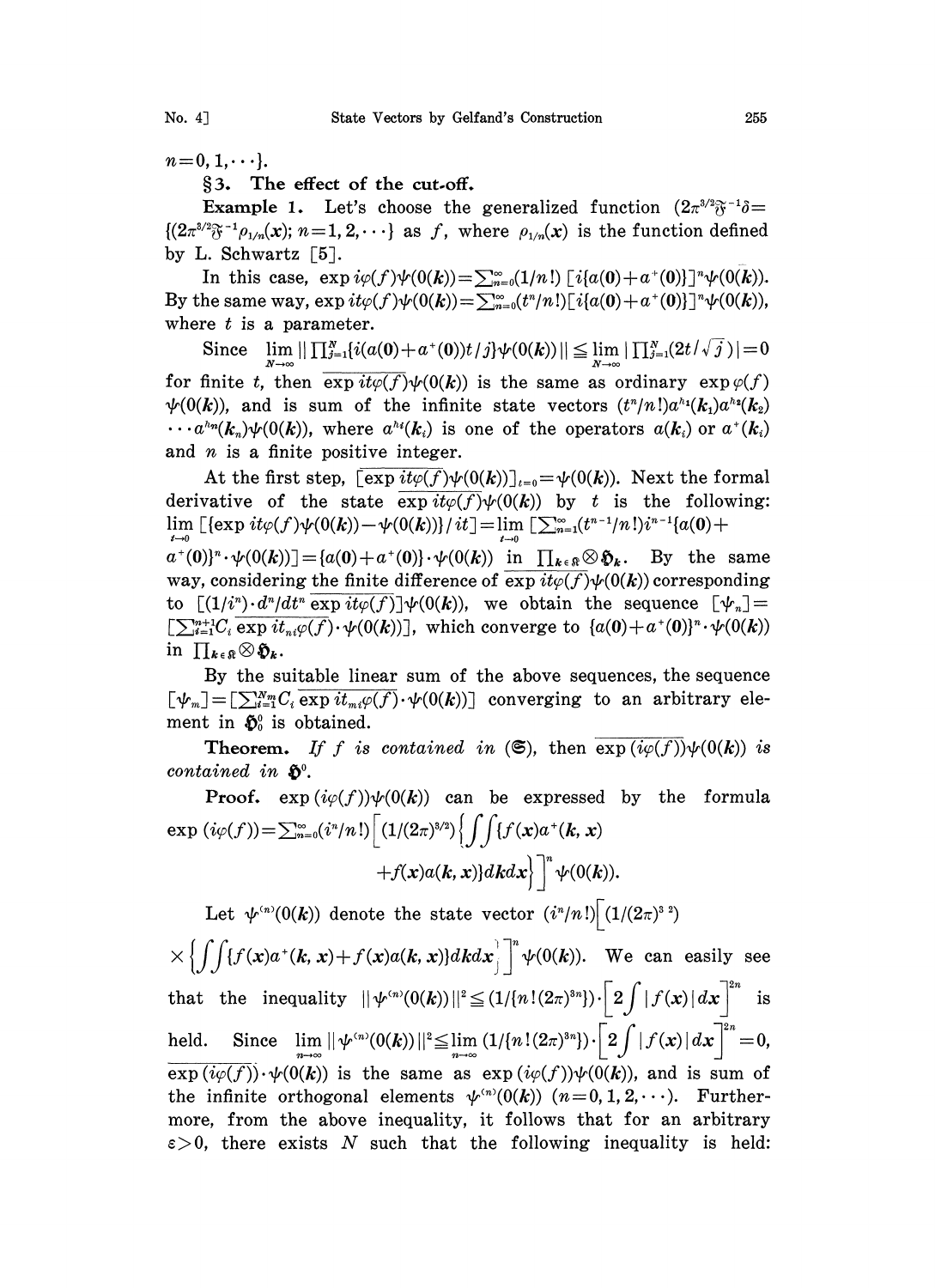$||\sum_{n\geq N}\psi^{(n)}(0(k))||^2<\varepsilon$ . Then the infinite linear sum  $\overline{\exp i\varphi(f)}\cdot\psi(0(k))$ is convergent.

Secondary, let's treat the terms  $\psi^{(n)}(0(k))$  for  $n < N$ . From the Fourier transform of  $f(x) F(k) = \mathfrak{F}f(x)$ , let's construct the set of functions  ${F_{\tilde{N}}(k)}$  depending to  $\tilde{N}$  with the following properties: (1)  $F_{\tilde{N}}(k)$ is contained in (6). (2)  $F_{\tilde{N}}(k)=F(k)$  for  $|k|\leq \tilde{N}$ . (3)  $F_{\tilde{N}}(k)=0$  for  $|k| > N+1$ . (4)  $\lim_{k \to \infty} F_{\tilde{N}}(k) = F(k)$  in the topology (6).

Let  $f_{\widetilde{N}}(x)$  denote the inverse Fourier transform  $\widetilde{v}^{-1}F_{\widetilde{N}}(k)$ . Then  $\lim_{\tilde{N}\to\infty}f_{\tilde{N}}(x)=f(x)$  in (S).

Since  $f_{\widetilde{\mathcal{N}}}$  is contained in the space  $\mathfrak{F}(D)=(Z)$  we can easily see that  $\varphi(f_{\widetilde{N}}) = \int \varphi(x)f_{\widetilde{N}}(x)dx = \left[ \int \varphi(x')f_{\widetilde{N}}(x'-x)dx' \right]_{x=0} = \left[ \varphi * f_{\widetilde{N}} \right]_{x=0}.$ Since  $\varphi * f_{\widetilde{N}} = \widetilde{\sigma}^{-1}[(\widetilde{\sigma}\varphi \cdot \widetilde{\sigma} f_{\widetilde{N}}(k))]$ , the effect of the sufficiently large k does not appear in  $\varphi(f_{\widetilde{N}})$ . Next  $\|\{\varphi(f_{\widetilde{N}}) - \varphi(f)\} \varphi(0(k))\|^2 = \left\| \|(1/(2\pi)^{3/2})\right\|$  $\times \Big\{\int\!\!\int\! (f(\pmb{x})-f_{\widetilde{\pmb{x}}}(\pmb{x}))(a^*(\pmb{k},\pmb{x})+a(\pmb{k},\pmb{x}))d\pmb{k}d\pmb{x}\Big\}^{-1}\!\!\cdot\!\psi(0(\pmb{k}))\Big\|^2\!\leq\!(1/(2\pi)^3)\cdot$  $\left\lceil 2\int\left|f(\boldsymbol{x})-f_{\widetilde{N}}(\boldsymbol{x})\right|d\boldsymbol{x}\right\rceil^2\!,\;\;\text{and}\;\; \left\lVert\left[\left\{\varphi(f_{\widetilde{N}})^{\ast}\!-\!\{\varphi(f)\}^n\right]\! \psi(0(\boldsymbol{k}))\right\rVert^2\!=\! \left\lVert\left[\left\{\varphi(f_{\widetilde{N}})\right\}^n\right]\right.$  $-\varphi(f)\{\varphi(f_{\widetilde{N}})\}^{n-1}+\cdots- \{\varphi(f)\}^n]\psi||^2\leq n\sqrt{n!}(1/(2\pi)^{3n})\left\lceil 4\int|f(x)|\,dx\right\rceil^{2(n-1)}.$  $\left\lceil 2 \int |f(x)-f_{\widetilde{N}}(x)| dx \right\rceil^2$   $(n=0, 1, \cdots)$  for  $f(x)$  with the property  $\int |f(x)| dx > 0$  and for sufficiently large  $\widetilde{N}$ . (If  $f(x)=0$ , the result of this theorem is obvious.) From the above inequalities, it follows that for an arbitrary  $\varepsilon > 0$ , there exists  $M > 0$  such that  $\left\| \left[ \{\varphi(f_{\widetilde{N}})\} \right]^n \right\|$  $-\{\varphi(f)\}^n \psi(0(k))\|^2 < \varepsilon$  for any pair  $(n, \tilde{N})$  satisfied  $0 \le n < N$  and  $\widetilde{N} > M$ .

Hence, for f contained in  $(\mathfrak{S})$ ,  $\overline{\exp(i\varphi(f))}\psi(0(k))$  is the limit of the sequence in  $\mathfrak{D}^0$  and contained in  $\mathfrak{D}^0$ .

4. The conditional convergence. In the following Example 2, it is obvious that the limit appearing in Definition is not convergent. But by varying the method of the decision of coefficient  $C(n(k))$  in Definition and by using a sort of the conditional convergence, we can obtain a definite non-zero component of the state corresponding to that in Definition.

These components are not contained in  $\mathfrak{F}^0$ .

Furthermore, we can easily see that in  $\S$ 3 even if we use this method  $\exp it\varphi(f)\psi(0(k))$  is the same as ordinary  $\exp it\varphi(f)\psi(0(k)).$ Let's show here lemma using in the following Example 2.

**Lemma.**  $|({}^{2k}\sqrt{k!})^p/\sqrt{p!}| < 1$  for  $p > k$ ,  $|({}^{2k}\sqrt{k!})^p/{\sqrt{p!}}| = 1$  for  $p = k$ .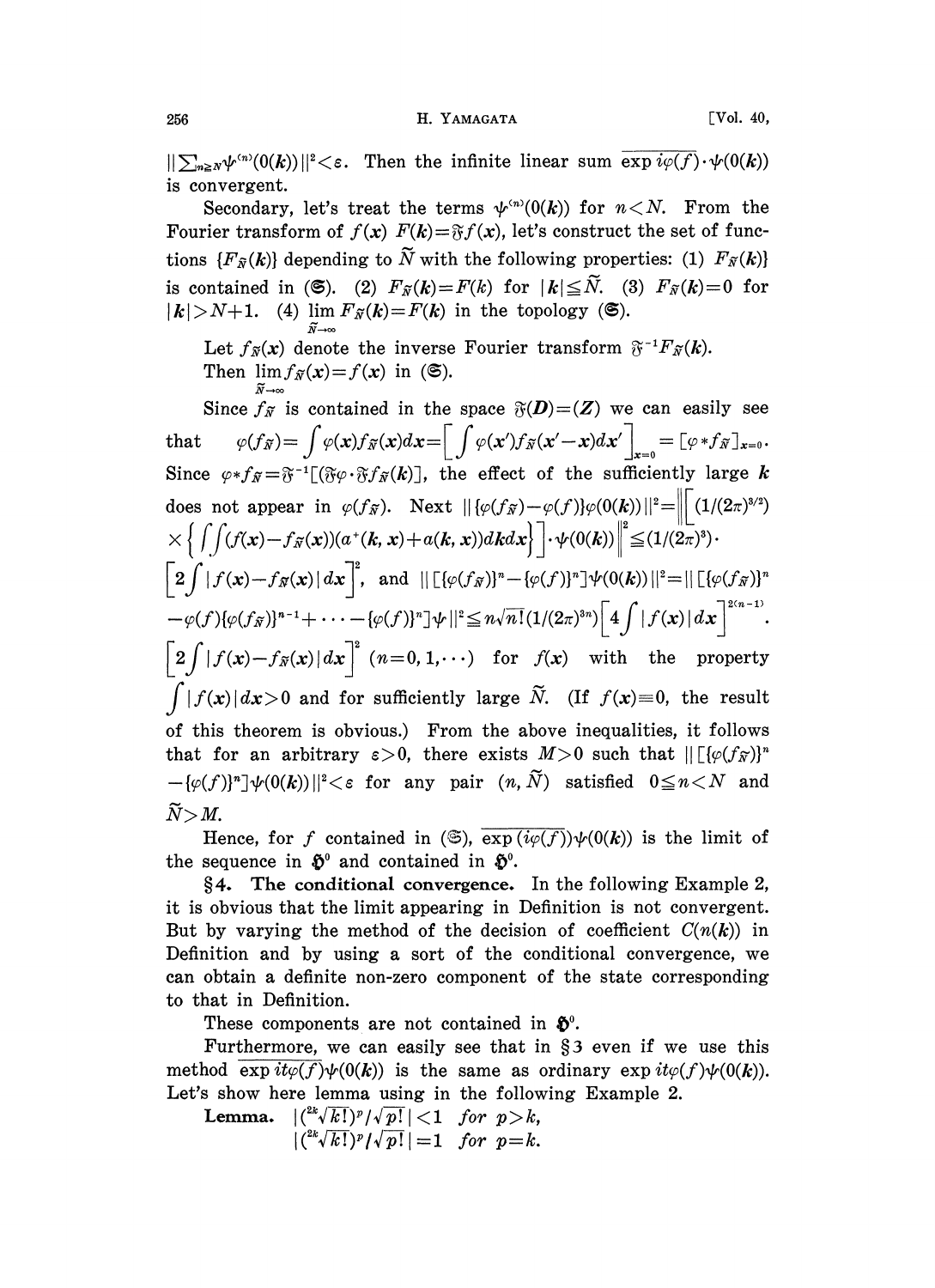Proof. (2) is evident from this formula.

From  $\left[({2k\sqrt{k!}})^p/{\sqrt{p!}}\right] / \left[({2k\sqrt{k!}})^{p-1}/{\sqrt{(p-1)!}}\right] = {2k\sqrt{k!}}/{\sqrt{p}} < 1$  $p > k$ , the inequality (1) is obtained.

 $\begin{align} \mathbb{I} =& {}^{2k}\!\sqrt{k!}/\sqrt{p} < 1 \quad \text{for} \ \ \text{action} \quad & (2\pi)^{3/2\,2k}\!\sqrt{k!}\delta_x = \ \exp i\varphi(f) =& \sum_{n=0}^{\infty} (i^n/n!) \end{align}$ **Example 2.** Choose the generalized function  $(2\pi)^{3/2} \lambda k! \delta_x =$  $(-\pi/2,0,0)$  as the testing function f, then  $\exp i\varphi(f)=\sum_{n=0}^{\infty}(i^n/n!)$  $\left[2k\sqrt{k!}\{\sum_{k=(k_1,k_2,k_3)}(i^{-k_1}a^+(k)+i^{k_1}a(k))\}\right]^n$  for non-negative integers  $k_1, k_2,$  $k_{3}$ .

Let's construct the component  $\psi(1(4l+1, k_2, k_3), 0)$  (for the other k)) of the state vector  $\exp i\varphi(f)\psi(0(k))$  not contained in  $\mathfrak{H}^0$  by using a sort of conditional convergence.

Let  $\widetilde{\psi}$  denote this component. Ordering the set of the triplet of non negative integers  $\{(4l+1, k_2, k_3); l, k_2, k_3 \text{ are non negative inte-} \}$ gers}, construct the following sequence  $(1, 0, 0)$ ,  $(1, 1, 0)$ ,  $(1, 0, 1)$ ,  $(1, 0, 1)$  $(2,0)$ ,  $(1,1,1)$ ,  $(1,0,2)$ ,  $(1,3,0)$ ,  $(1,2,1)$ ,  $(1,0,3)$ ,  $(1,4,0)$ ,  $(1,3,1)$ ,  $(1,2,2)$ ,  $(1, 1, 3), (1, 0, 4), (5, 0, 0), (5, 1, 0), \cdots$ 

Using the first  $m$  terms of the above sequence  $p$ -hold, construct the considerable many sequences. Then we have  $(pm)!/(p!)^m$  sequences. Operate to the state  $\psi(0(k))$  pm creation operators  $i^{-1}a^{+}(k)$  iteratedly as follows:  $\{\prod_{i=1}^{pm}(i^{-1}a^*(k_i))\}\psi(0(k))$ , where  $k_i$  correspond to the terms of one of the above  $(pm)!/(p!)^m$  sequences.

Let  $\sigma'_{nm,0}$  denote the set of the above constructed states corresponding to  $(pm)!/(p!)^m$  sequences.

 $\sum_{\sigma'_{nm,0}} C({p(4l+1, k_2, k_3), 0}$  (for the other k),  $\prod_{j=1}^{pm} [a^+(k_j)/j])=$  $\{({}^{2k}\sqrt{k!})^p/{\sqrt{p!}}\}^m.$ 

Since  $\left| \binom{2k\sqrt{k!}}{p} / \sqrt{p!} \right| < 1$  for  $p > k$  and  $= 1$  for  $p = k$  according to the above Lemma, it follows that  $\lim \frac{({}^{2k}\sqrt{k!})^p}{\sqrt{p!}}=0$  for  $p>k$  and  $=1$  for  $p=k$ .

For  $p=k=1$ , this limit is a part of coefficient of the component  $\psi$ . Hereafter, let's confine the case  $k=1$ .

Next, by the same way, let's obtain the coefficient of the same state  $\widetilde{\psi}$  constructed from  $\prod_{i=1}^{\infty} \{a^{k_i}(k_i)/i\} \psi(0(k)) \neq 0$  (by means of condition convergence) in which only one  $a^{h_j}(k)$  is an annihilation operator. Consider the set  $\sigma'_{N,1}$  of the all possible states  $\prod_{j=1}^{N}(\alpha^{k_j}(k_j)/j)\psi(0(k))\neq 0$ such that only one annihilation operator  $a(k_i)$  is always contained in this formula and the operators  $a^{h_j}(k_j)/j$  are always related to first  $(N-2)$ ,  $k_j$  of the sequence which is obtained by the ordering of the set of the above triplet. Then the sum of the coefficients is as follows:

$$
\begin{array}{l} \sum_{\sigma'_{N,\,1}} C(\{1(4l+1,\,k_{2},k_{3}),\,\,0(\text{for the other}\,\,k)\},\,\,\prod_{j=1}^{N}\{a^{\hbar_{j}}(k_{j})/j\}) \\ = (1/N!)[2\cdot(N-2)\,! \cdot 1^{N}\cdot(-1)(N-2)](1+\sqrt{2}) \end{array}
$$

$$
=-2(N-2)/[N(N-1)]\times(1+\sqrt{2}).
$$

And  $\lim_{M} -2(N-2)/[N(N-1)] \times (1+2)=0$ . Hence the desired coefficient is 0.